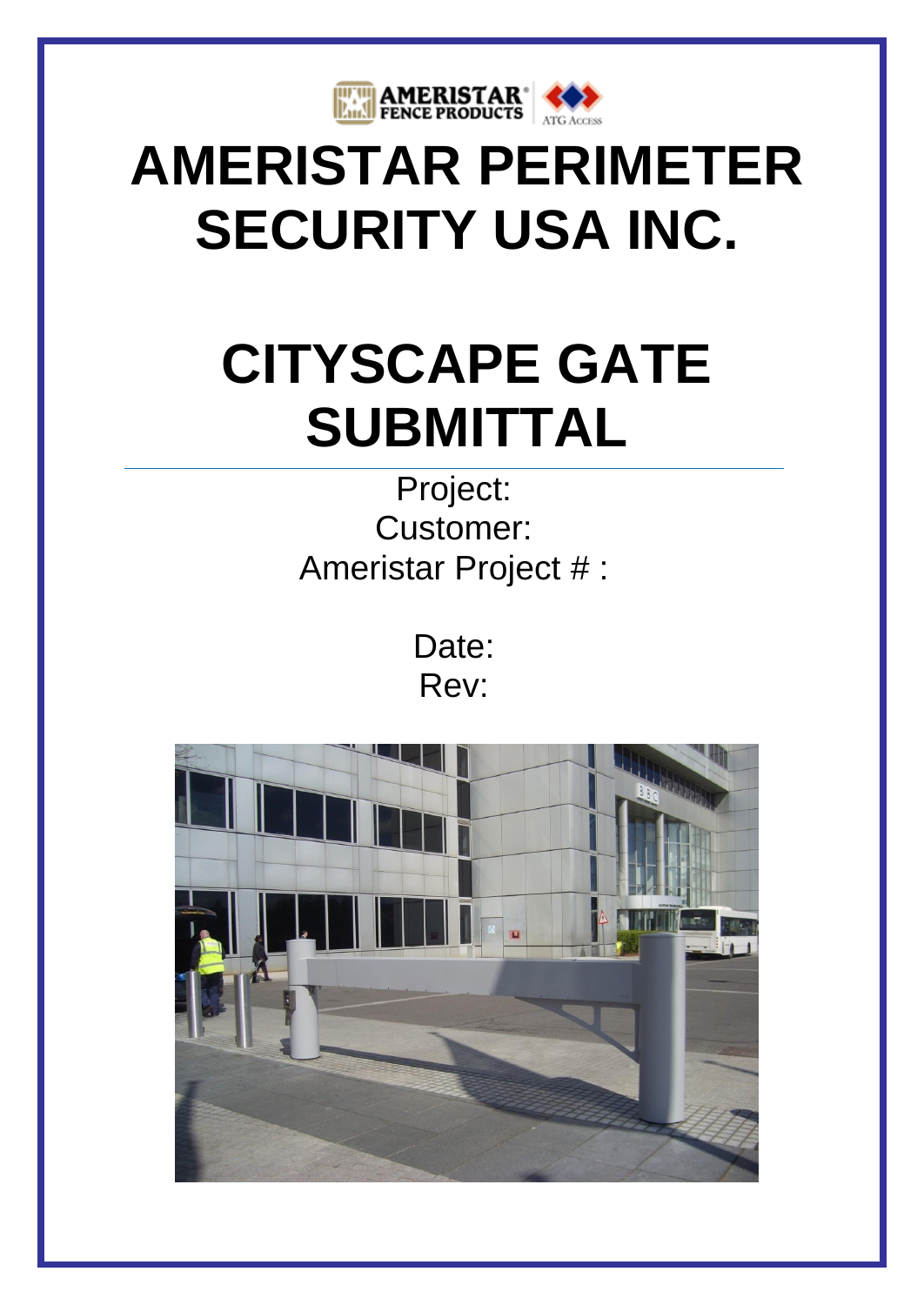

# **Contents**

| $\mathbf 1$             |  |
|-------------------------|--|
|                         |  |
|                         |  |
|                         |  |
|                         |  |
|                         |  |
| $\mathbf{2}$            |  |
|                         |  |
|                         |  |
|                         |  |
| $\mathbf{3}$            |  |
|                         |  |
|                         |  |
|                         |  |
|                         |  |
|                         |  |
| $\overline{\mathbf{4}}$ |  |
|                         |  |
|                         |  |
|                         |  |
|                         |  |
|                         |  |
| 5                       |  |
|                         |  |
|                         |  |
|                         |  |
|                         |  |
|                         |  |
|                         |  |
|                         |  |
|                         |  |
|                         |  |
| 6                       |  |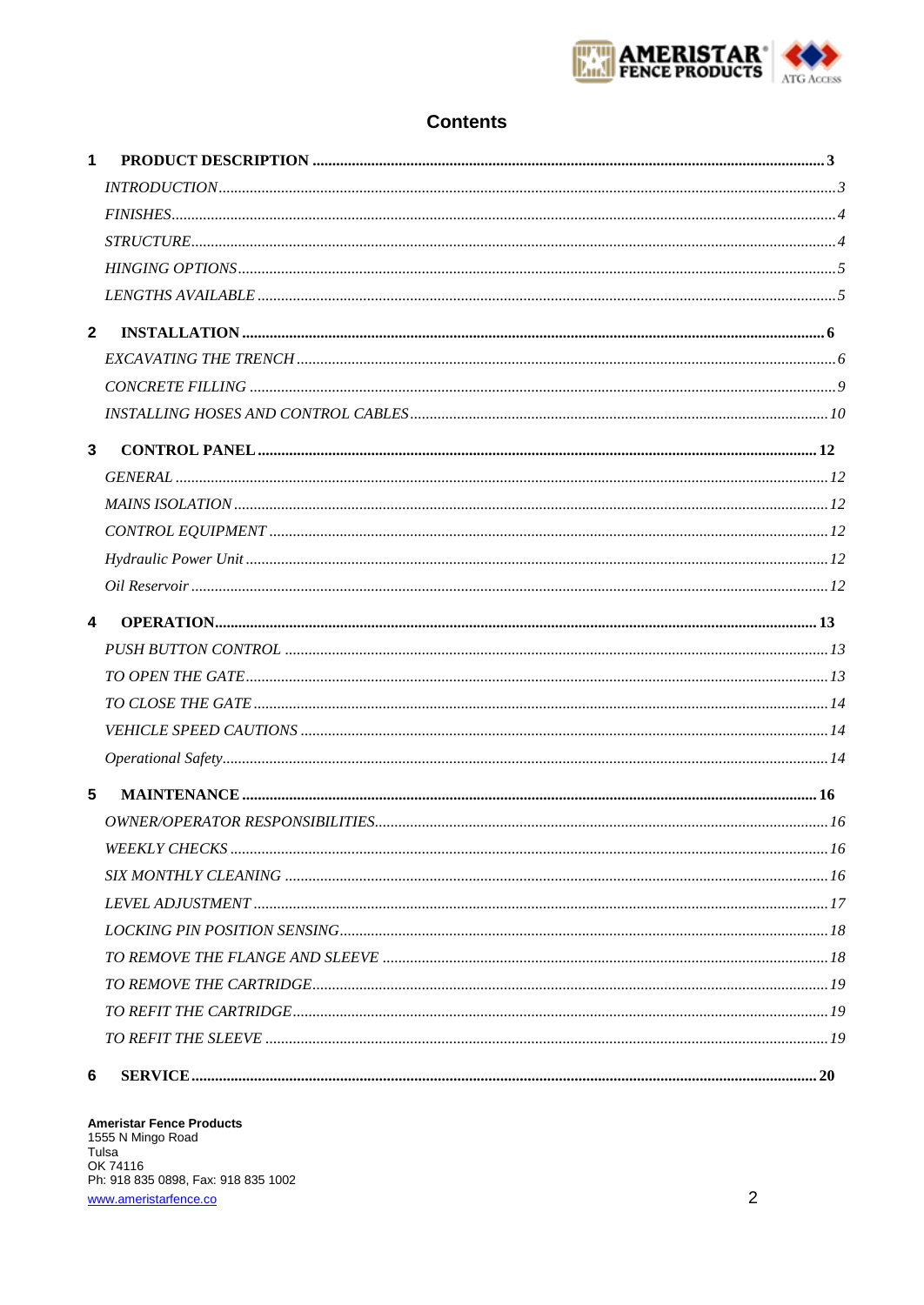

# <span id="page-2-0"></span>**1 PRODUCT DESCRIPTION**

# <span id="page-2-1"></span>**INTRODUCTION**

The Ameristar Cityscape gate has been designed for use in urban environments where a secure, ascetically pleasing and pedestrian friendly opening for occasional use is required. The gate is manually opened and closed but locked securely, when closed, by a hydraulically driven robust pin. The gate is available with both left hand and right hand hinge positions.

The gate is supplied pre-assembled on a shallow mount foundation frame and is "ready to Go" following the completion of electrical and hydraulic connections therefore minimal commissioning is required.

#### *It is important to note that, although the gate is not moved automatically, a conduit is required to provide hydraulic power to the locking pin. The same conduit also carries low voltage control cables which connect to the optical position sensors for the locking pin.*

The illustration below shows a left-hand hinged gate assembled on its foundation frame with a short length of duct attached.



The hydraulically driven locking pin is housed in the right hand end of the gate in the above illustration and is driven vertically up and down by a hydraulic ram. If required, the hydraulic power pack and electrical controls needed to operate the ram, to unlock and lock the gate, are housed in a remote control panel which requires a 208/1/60 electrical supply.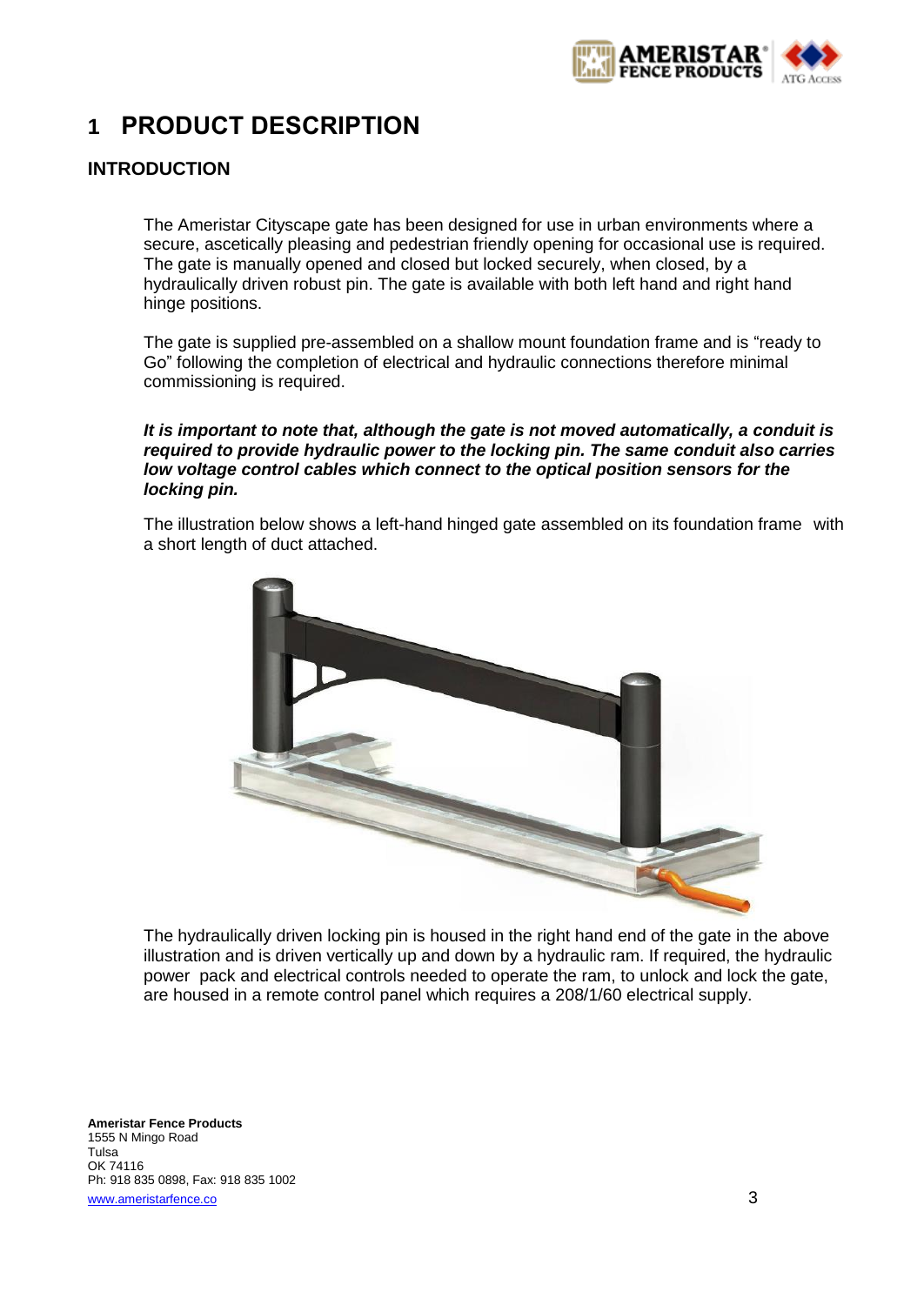

# <span id="page-3-0"></span>**FINISHES**

The gate will be provided in black.

# <span id="page-3-1"></span>**STRUCTURE**

The light weight structure has been made possible by a blend of several advanced technologies. Ameristar has pioneered the use of shallow mount technology for antiterrorist applications with tested and certified products requiring as little as 4.4" (112 mm) installation depth.

This shallow mount technology, combined with advanced CNC manufacturing techniques, has enabled Ameristar to produce a light weight and ascetically pleasing structure. The strength of the gate is achieved by the use of advanced synthetic fibres which combine high strength with energy absorbing properties, making this product unique in the market place.

The illustration below shows a left hand hinged gate, before installation, in the partly open position. The retracted locking pin can be seen in the right hand post of the gate.

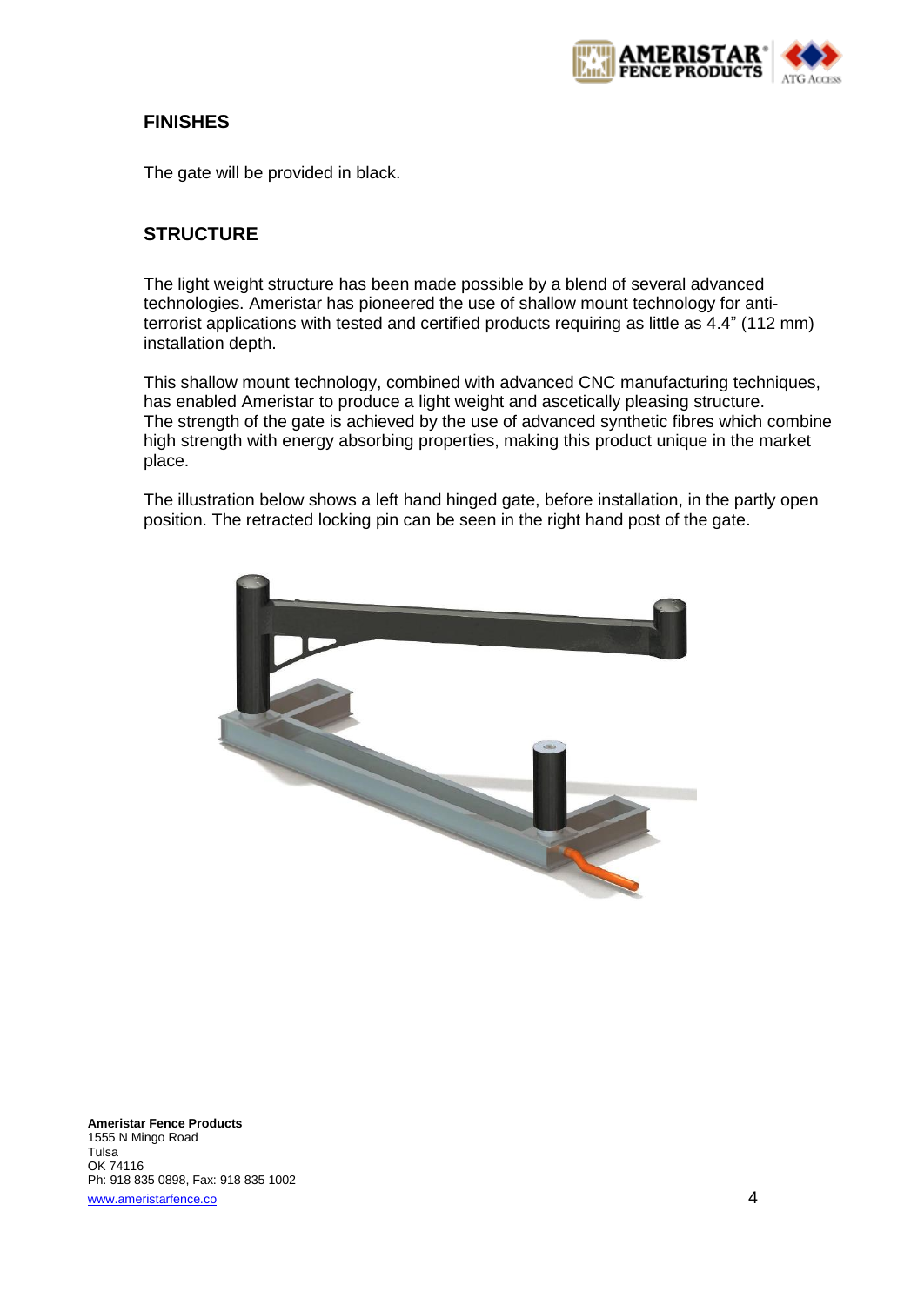

### <span id="page-4-0"></span>**HINGING OPTIONS**

The Ameristar Cityscape gate is available in either left hand or right hand hinged versions. In the illustration below the gates are shown opening inwards, i.e. into the area to be protected. The "direction of attack" arrow indicates the direction in which an approaching vehicle would be travelling if an attempt were made to ram the gate and enter the site.



*Although the two gates in the above illustration are shown opening into the protected area, it is possible for the gate, when unlocked, to be manually moved in either direction. This can be prevented, if required, by fitting a small bracket, (supplied), underneath the locking end of the gate beam which impinges on a welded stop plate on the post to prevent movement in the wrong direction. This bracket also acts as an aid to alignment when the gate is manually closed to ensure that the locking pin will correctly locate in the end of the gate beam.*

## <span id="page-4-1"></span>**LENGTHS AVAILABLE**

In this instance, the customer has requested a 24-ft clear opening gate. Details can be found in the Appendices section.

The standard gate is available in lengths between 13-ft and 19.5-ft (4.0 metres and 6.0 metres) and in increments of 4" (100mm).

This dimension is measured from the centre of the bearing at the fixed end to the centre of the locking pin at the other.

This is shown in the diagram below.

*The actual free opening width with the gate fully open will be 15.75" (400mm) less than the length of the gate, i.e. the free opening width will be "LENGTH "minus 15.75" (400mm).*

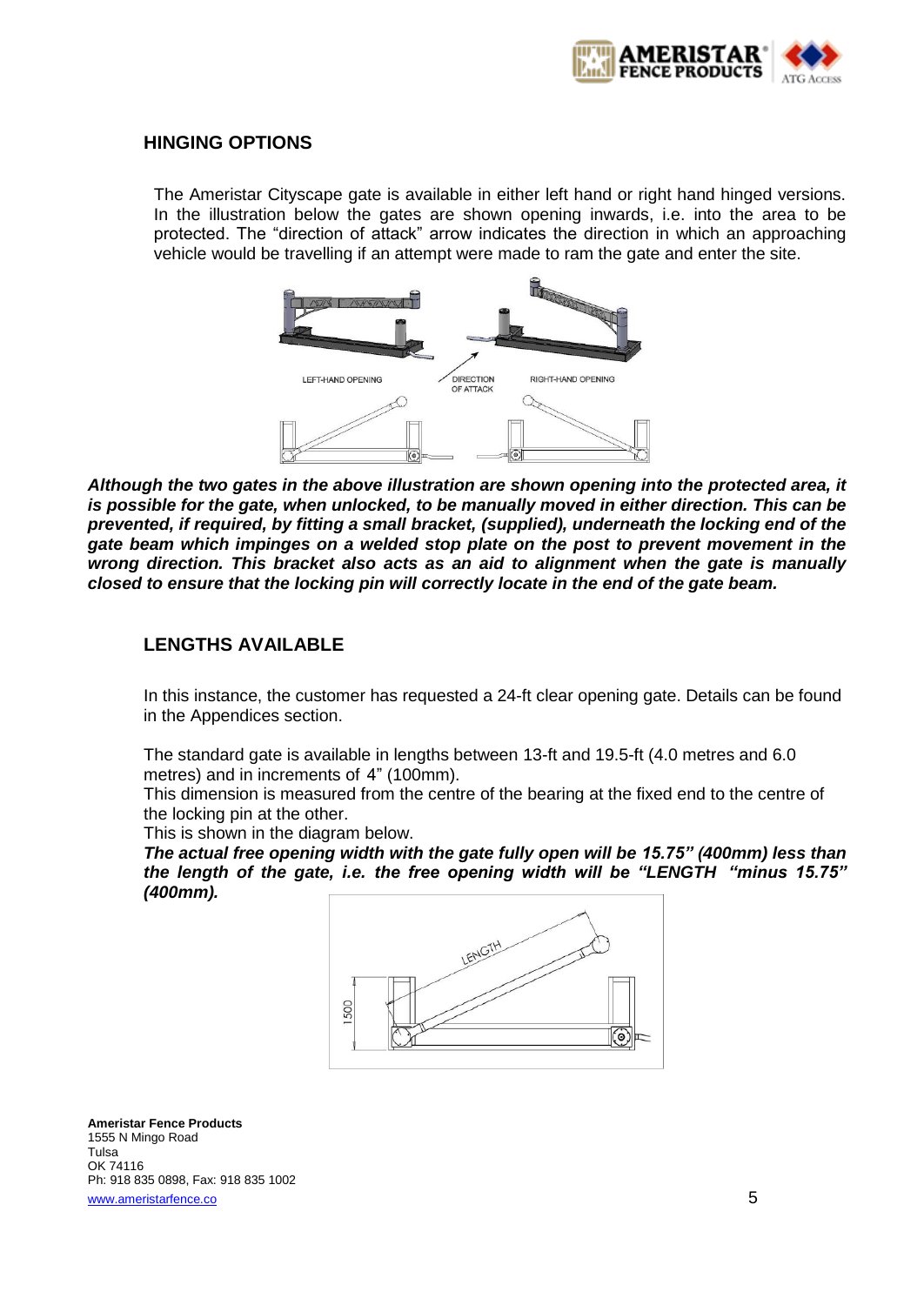

# <span id="page-5-0"></span>**2 INSTALLATION**

The Cityscape gate is delivered to site pre-assembled on a shallow mount frame ready to install into a prepared excavation. The diagram below shows the plan view of the required excavation for any size of gate, whether right hand or left hand opening.



## <span id="page-5-1"></span>**EXCAVATING THE TRENCH**

The whole area of the  $U''$  shaped trench must be excavated to a depth of 15.75" (400mm). If the area is not flat then the excavation must be taken down to 15.75" (400mm) at the lowest point and the ground levelled off as necessary. The bottom of the excavation must be level in all directions.

#### *Note that it is essential to excavate the trench with the long side facing the direction from which an attack may be expected, as shown in the above diagram. The long side, shown as the top of the diagram, would therefore normally be facing outwards from the protected area.*

The width of the "U" will vary depending on the length of the gate to be installed. The diagram above shows how this dimension is calculated. Reference to the above diagram should make this clear for any size of gate.

#### *Do not reduce any of the given dimensions. If the excavation is slightly larger than required it will usually be of no consequence but it must never be smaller.*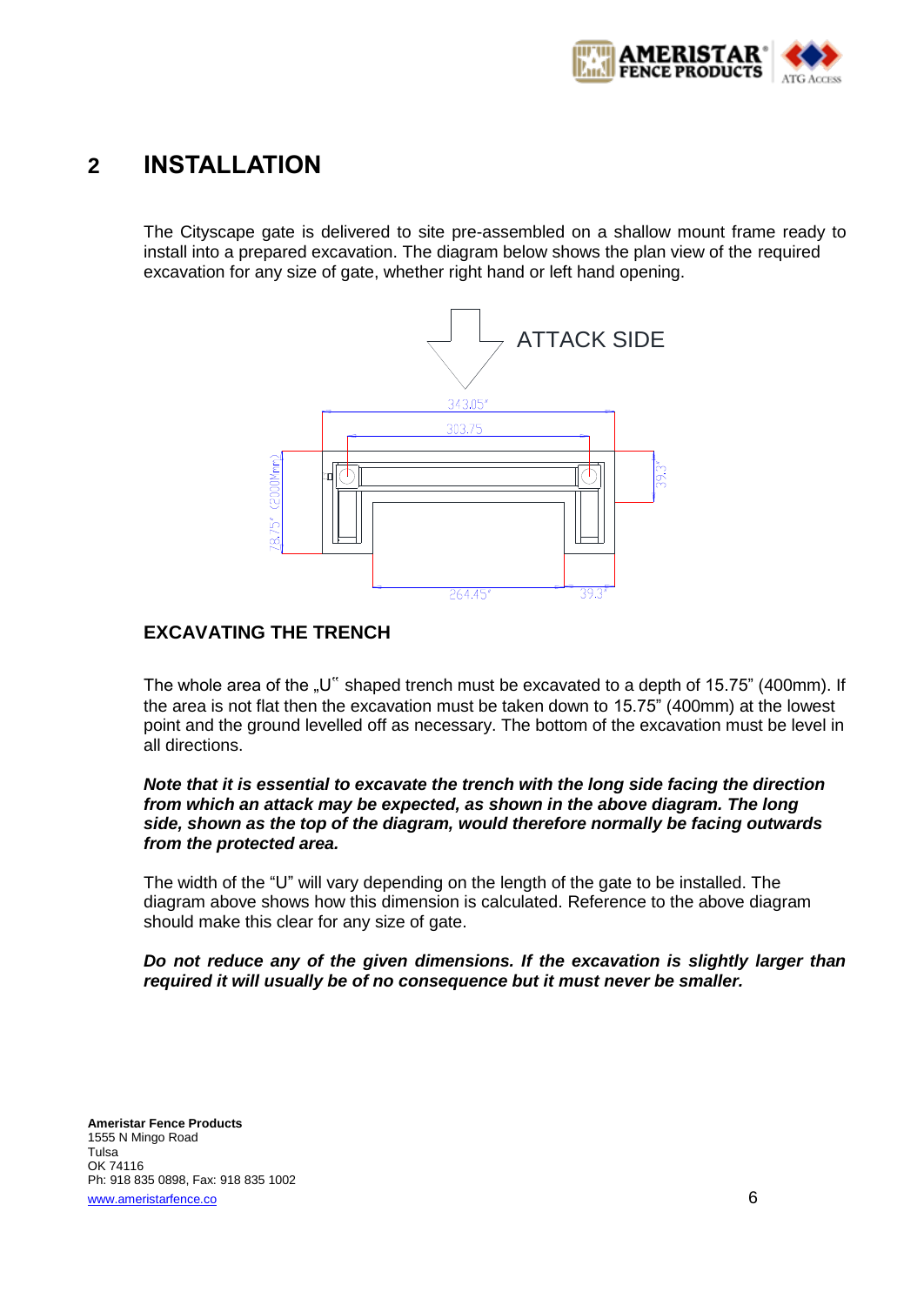

The diagram below shows the long side of the trench excavated through a typical road surface. The trench must be positioned centrally at the required location of the gate. The width of the trench must be one metre.



The diagram below shows the final excavation of the "U" shaped trench, ready for the gate to be lowered into position. The two one metre square extensions have been added on the side of the gate which is to be protected, i.e. on the inside of the site.

*NOTE: that an additional trench is required to install the duct used to carry the hydraulic hoses and low voltage control cables. This must be installed from end of the gate where the locking pin will be located. This is the opposite end to the pivot end of the gate and will depend on whether the gate is right hand or left hand hinged. This trench is not shown in the diagram below.*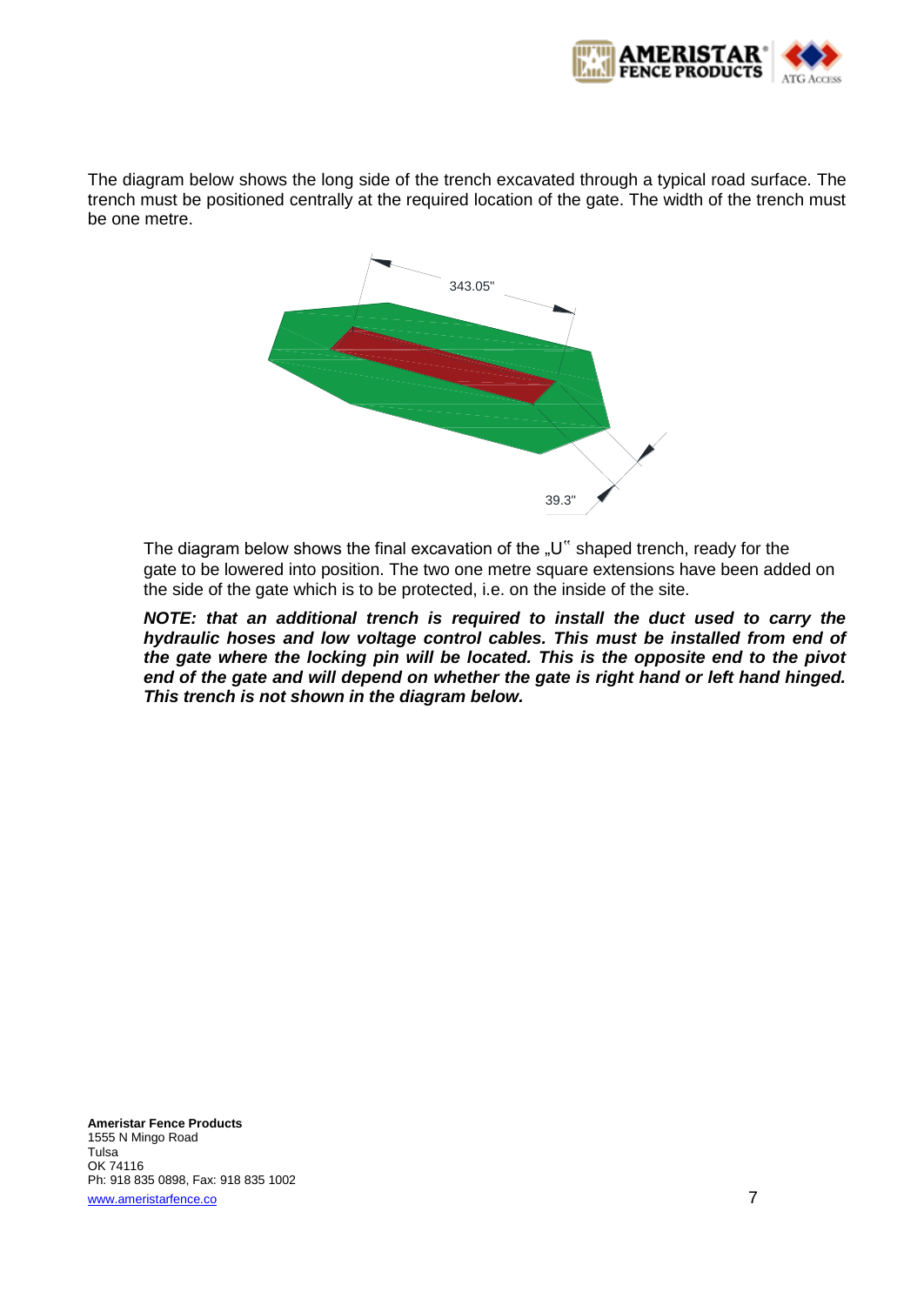



Having completed the excavation as described above, the complete gate assembly can be lowered into position using suitable lifting tackle. The gate must be placed centrally in the excavation so that there is an equal distance clear all round, nominally 9.85" (250mm). The diagram below shows a left hand hinged gate located in the excavated trench. The locking end of the gate is therefore on the right as viewed from outside the protected area. The trench for the 4" (100mm) conduit is shown at the locking end of the gate, (on the left in the diagram).

The stub conduit can be seen protruding from the end of the frame.

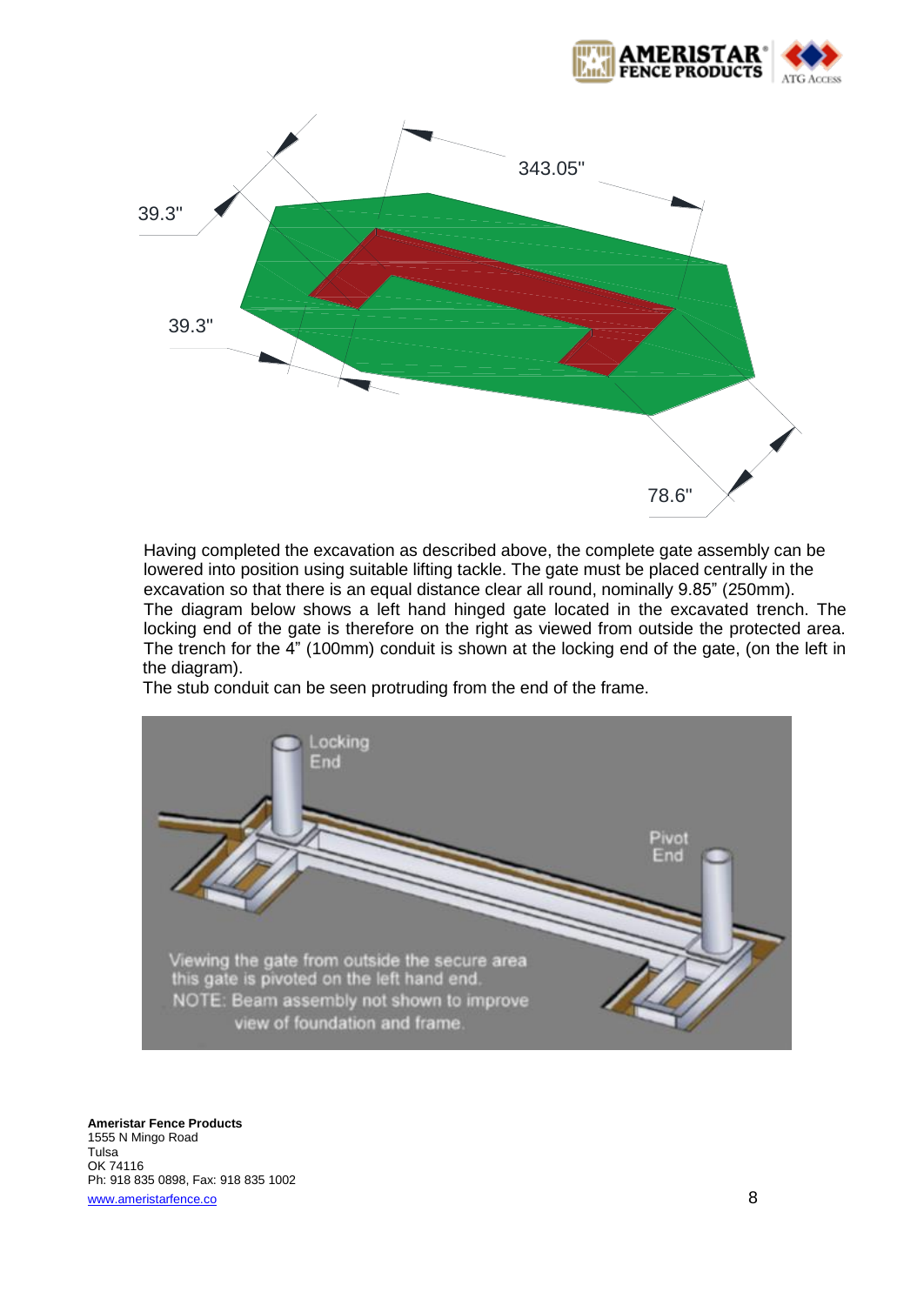

The conduit must be connected to the stub provided at the locking pin end. A 4" (100mm) diameter flexible duct must be connected to the stub using a Bondseal or similar to make a good connection. The conduit must be laid in the trench from the gate to an interrupter pit. The interrupter pit must be located within 9.85-ft (3.0 metres) from the locking end of the gate.

The gate is supplied with two 13-ft (4.0 metre) lengths of 3/8 inch hose which must be extended within the interrupter pit with additional hose of sufficient length to reach the control panel position. For distances up to 100-ft (30 metres) 3/8 inch hose is adequate. For distances beyond 100-ft (30 metres) contact Ameristar for advice.

#### *It is essential to ensure that there are no sharp bends along any part of the conduit run. The absolute minimum allowable angle for any bend is 90º. The total number of bends must be kept to the absolute minimum. Where changes of direction are unavoidable consideration should be given to the installation of further interrupter pits otherwise it might not be possible to pull the hoses through the conduits.*

Having installed the conduits it is essential to also install strong draw cords to facilitate the pulling through of the hydraulic hoses and control cables. Both ends of each cord should be retained by a suitable "tie-off "to prevent the cords being pulled into the conduit and lost.

# <span id="page-8-0"></span>**CONCRETE FILLING**

Having completed the installation of the interrupter pit(s) and the conduits the excavation must be filled with 5000 PSI concrete to the required level. The diagram below shows the concrete poured level with top of the frame, (this should be a depth of approximately 11.8" (300mm)). The trench for the conduit has also been filled to the same level (after installation of the conduit).

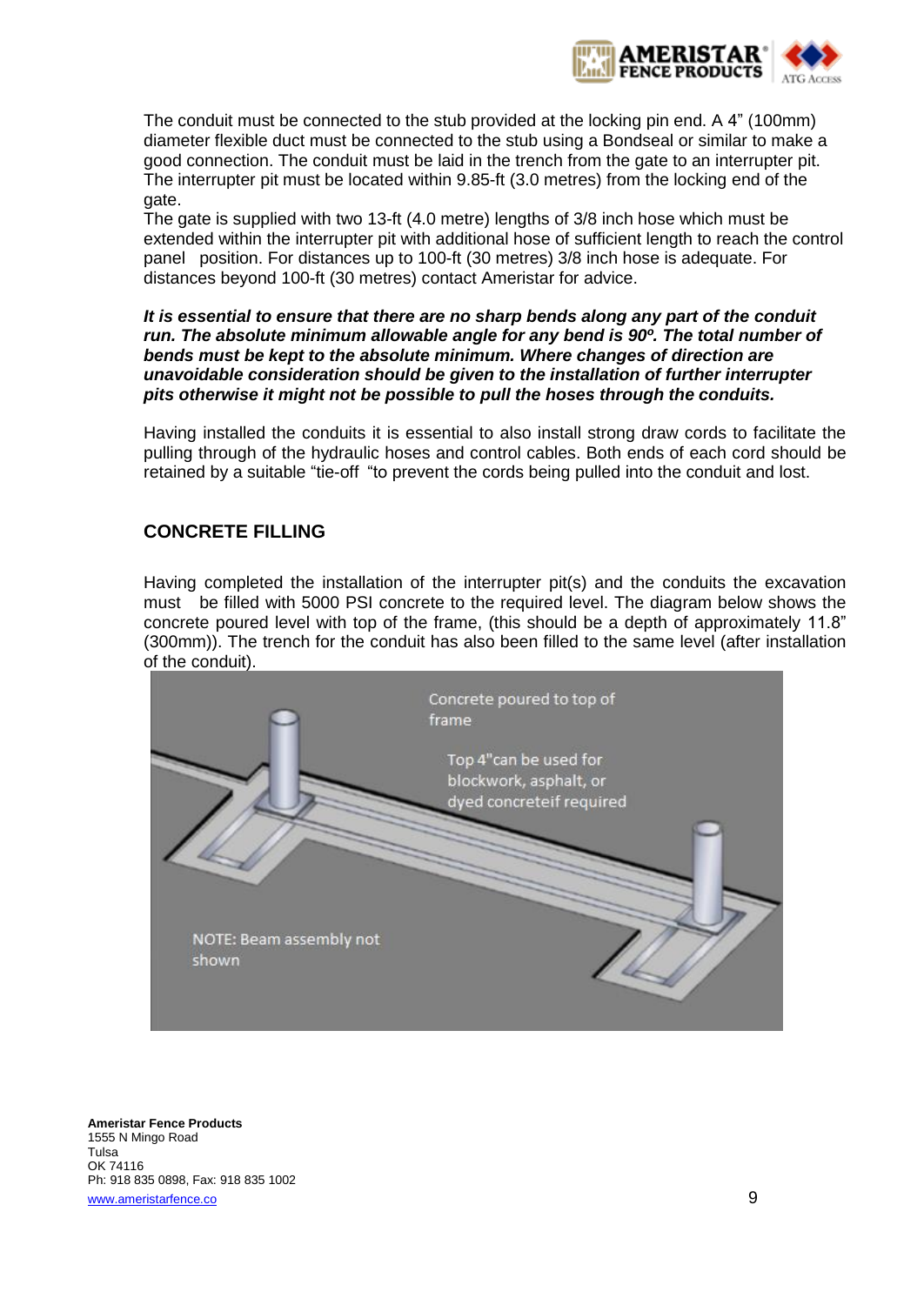



If the concrete is to be brought up to ground level then it must be poured to a level of approximately 15.75" (400mm) which should bring it to a level of 0.4" (10mm) below the bottom of the ascetic sleeve on the hinge end of the gate.

The diagram on the right shows the critical dimensions at the hinge end of the gate. If the area is to be finished with blocks, paving slabs or asphalt etcetera then the concrete should be poured to a level of approximately 11.8" (300mm) which should bring it level with the top of the shallow mount frame. If it does not then sufficient concrete MUST be poured to ensure that it does reach the top of the frame. This leaves a depth of approximately 4" (100mm) in which to install the required final finishing surface. This is shown in the diagram above.

*In both instances the finished level MUST leave a gap of 0.4" (10mm) between the road surface and the bottom of the ascetic sleeve at the hinge end of the gate. This gap is required to ensure that the gate is free to turn and does not foul the road surface.*

# <span id="page-9-0"></span>**INSTALLING HOSES AND CONTROL CABLES**

In addition to the two hydraulic hoses, the conduit will carry the control cables for connection to the optical position sensors fitted to the locking pin mechanism, and optional heat trace cable should that be required. 130-ft (40 metres) of cable is provided for the optic sensors with the gate, already connected to the two optical sensors in the locking pin post. This should be fed through the conduit, together with the two hydraulic hoses and optional heat trace, and along the extension conduit from the interrupter pit to the control panel position. These cables can be extended if required but in that case must be spliced by a suitable waterproof jointing method within an interrupter pit.

#### *On no account must hose or cable joins be located within the conduit run. If this is done then future maintenance and consequent operation of the gate locking pin will be compromised.*

The diagram below shows a typical gate with the conduit installed at the locking pin end and the concrete poured to a depth of approximately 15.75" (400mm), i.e. up to the finished road surface.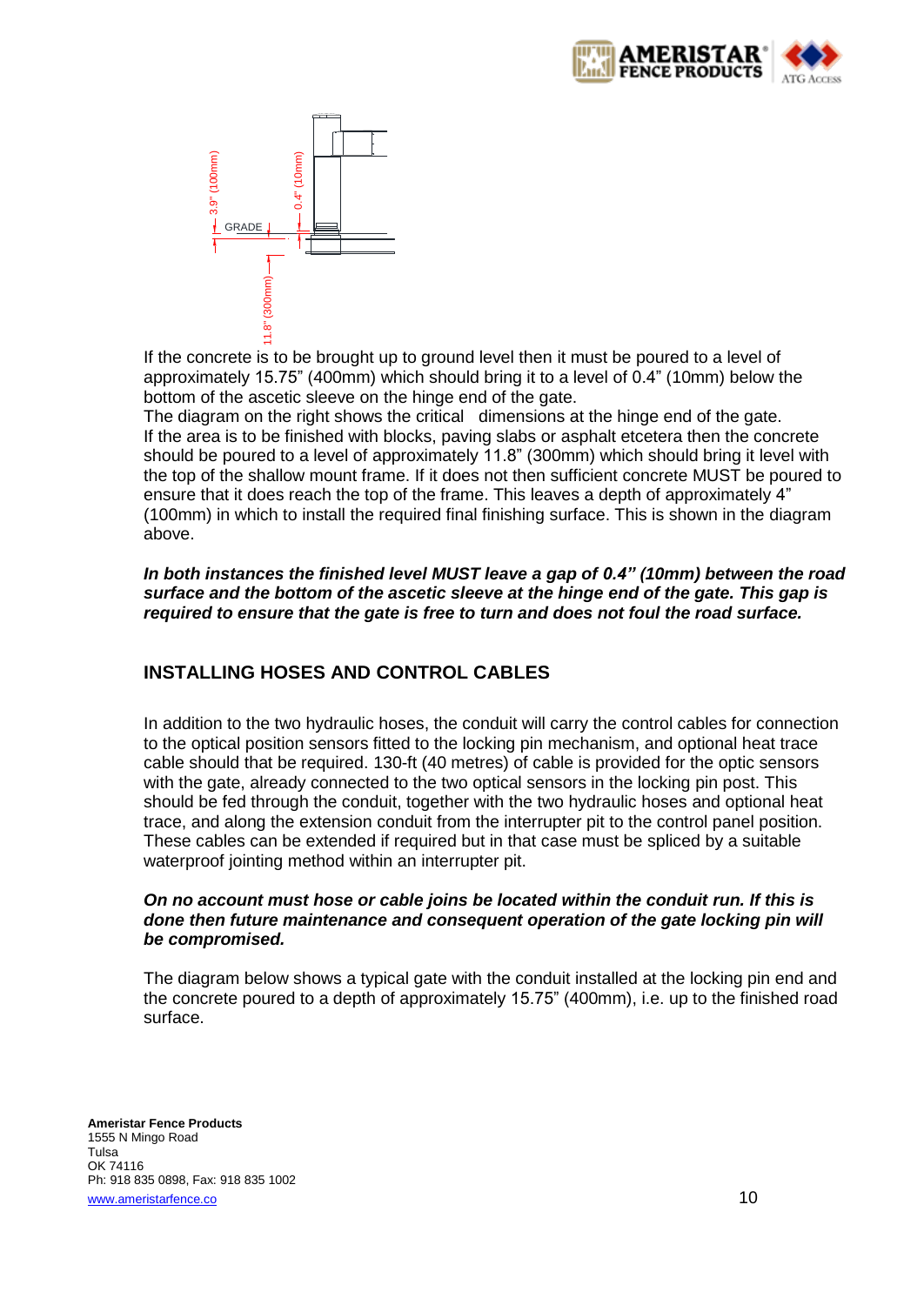

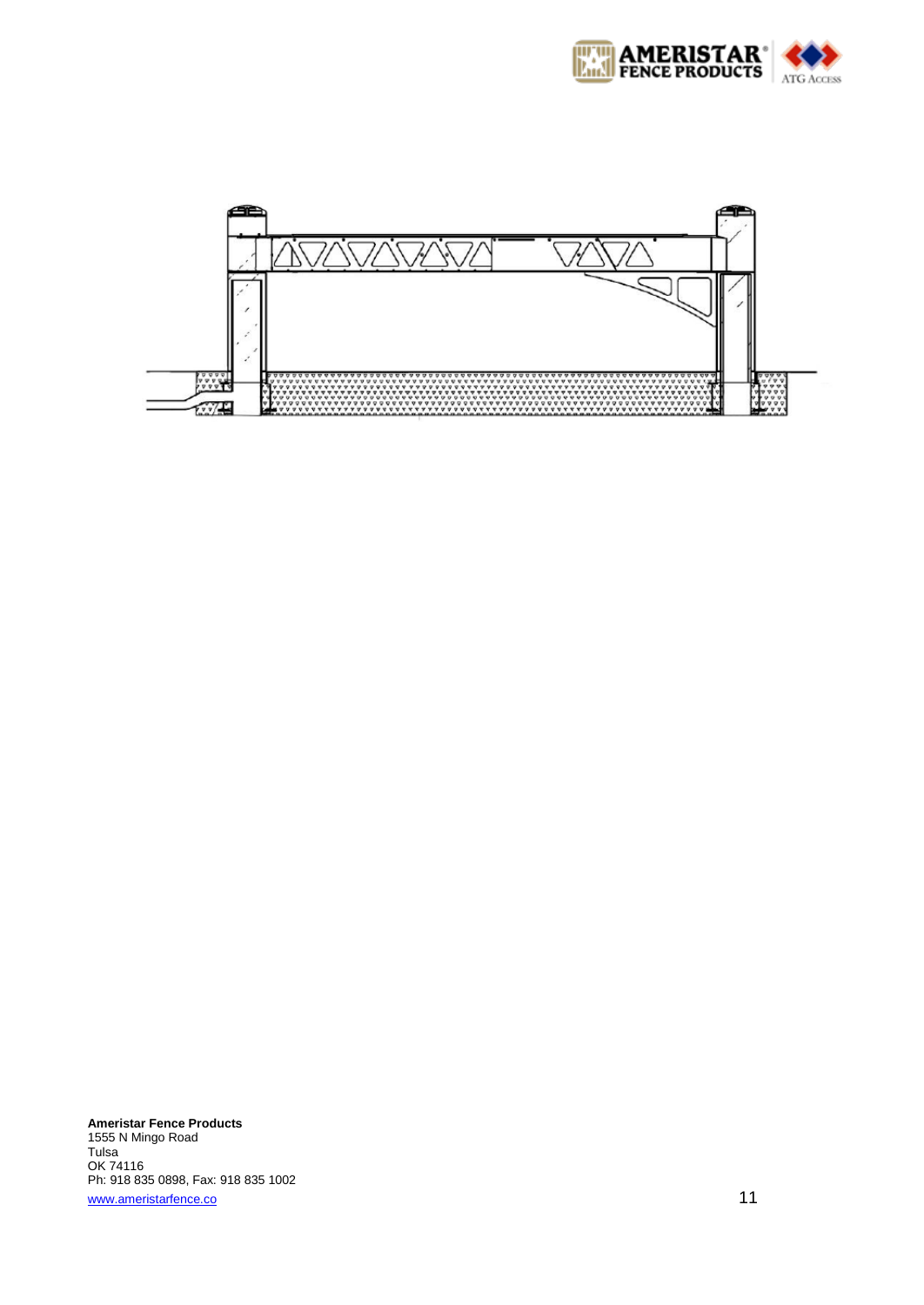

# <span id="page-11-0"></span>**3 CONTROL PANEL**

# <span id="page-11-1"></span>**GENERAL**

The controls for the Cityscape gate are supplied in a skid mounted cabinet to which power must be connected.

A single phase 208 volt AC electrical supply is required to power the hydraulic pump and electronic control board which control the gate locking pin. The power supply should be fused at 15 amps. The hydraulic hoses and control cables from the gate are also connected within the panel.

Access to the panel interior is via a single lockable hinged door.

# <span id="page-11-2"></span>**MAINS ISOLATION**

Mains isolation is by means of a single phase disconnect, housed within the main panel.

# <span id="page-11-3"></span>**CONTROL EQUIPMENT**

Contained within the control panel are the hydraulic power unit, which drives the locking pin up and down to lock and unlock the gate, and the control components which are used to switch the hydraulic pump on and off.

The standard control configuration comprises of the incoming power disconnect, PLC, and control system, to which are connected the control cables from the two optical position sensors for the locking pin.

# <span id="page-11-4"></span>**HYDRAULIC POWER UNIT**

A single phase motor drives the hydraulic pump which is controlled by the main control system to drive the piston in the hydraulic ram fitted to the locking pin. The control system thus directs hydraulic fluid to one side of the piston or the other in order to raise or lower the locking pin.

# <span id="page-11-5"></span>**OIL RESERVOIR**

A small oil tank is built into the power unit and this contains sufficient reserve of oil to ensure correct operation. The oil level should be checked weekly or immediately if oil loss is suspected.

The oil level should be checked with the locking pin in the unlocked, (fully lowered). *NOTE: that the level in the tank will fall when the locking pin is raised as some of the oil will be transferred to the operating ram.* 

*Do not overfill the tank as this will result in excess oil spilling into the control system. Any spillage should be cleaned up immediately and oil removed from the tank until the correct level is reached.*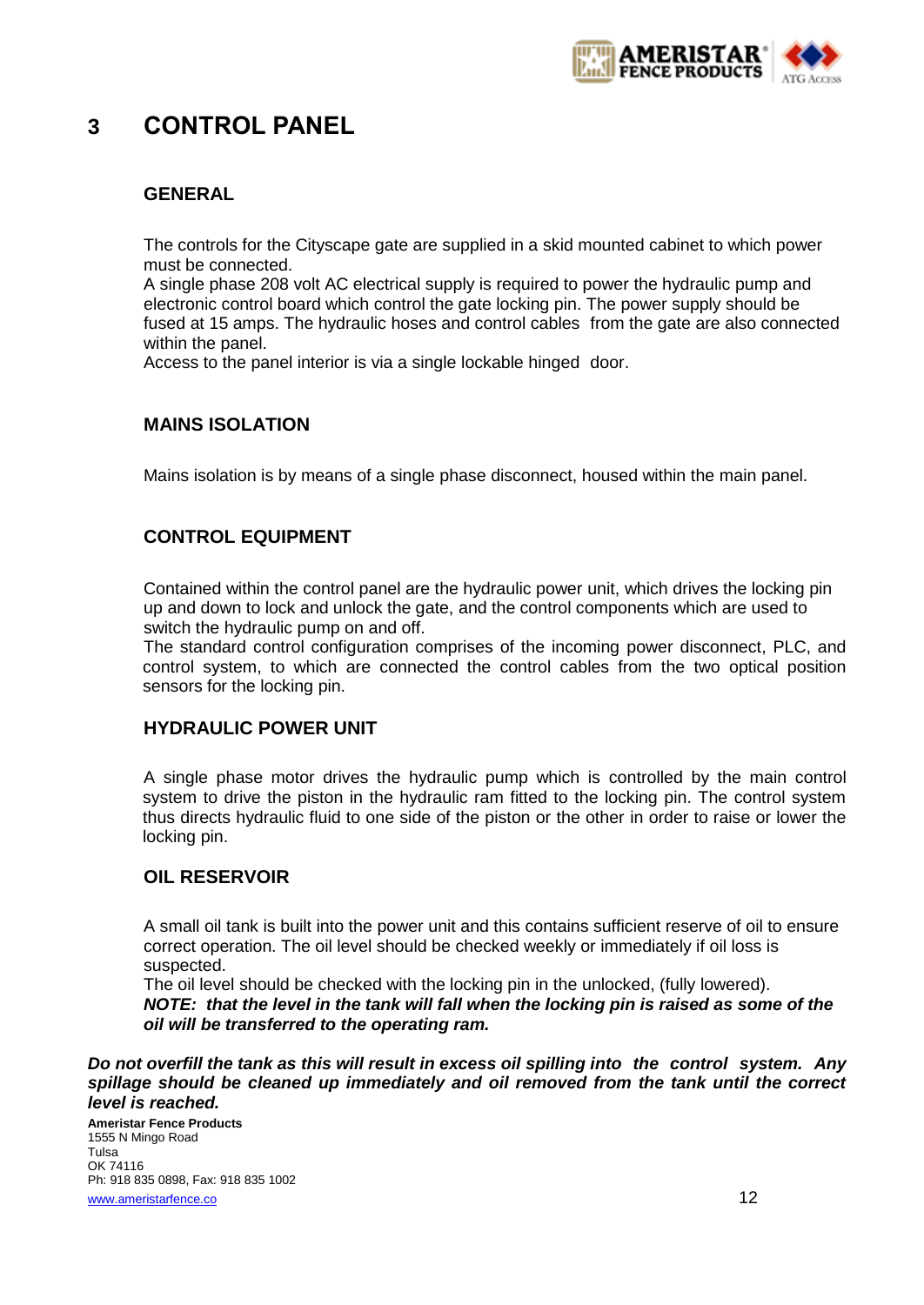

# <span id="page-12-0"></span>**4 OPERATION**

# <span id="page-12-1"></span>**PUSH BUTTON CONTROL**

The gate control package includes an optional three way control unit. To make the unit active it is necessary to insert the key provided into the key switch labelled "OFF" "ON" and then turn the key to the right. This arms the two push buttons and allows the operator to unlock and lock the gate.

By turning the key switch to the left and removing the key, unauthorised use of the push buttons is prevented.



*Opening or closing the gate is a two person operation. One person must be stationed at the gate position and the other must be at of the control unit location. The two operators must be in Communication by radio ortelephone.* 

*NOTE: that the onus is on the operator at the control unit to ensure that it is safe to raise or lower the locking pin before doing so.*

# <span id="page-12-2"></span>**TO OPEN THE GATE**

Proceed as follows:

- 1. Insert the key into the OFF/ON key switch.
- 2. Turn the key clockwise and leave it in that position.
- 3. Press the green UNLOCK push button.

4. The locking pin will be hydraulically driven downwards towards the unlocked position.

5. When the locking pin has reached the fully lowered, unlocked, position the gate is free to move.

6. The gate can now be manually opened by the operator at the gate location.



*When the gate has reached the fully open position it must be held in place to prevent it moving into the path of vehicles proceeding through the gate. Failure to do this may result in damage to the gate or a serious accident.*

The photograph on the below shows the locking pin in the lowered position with the gate open.

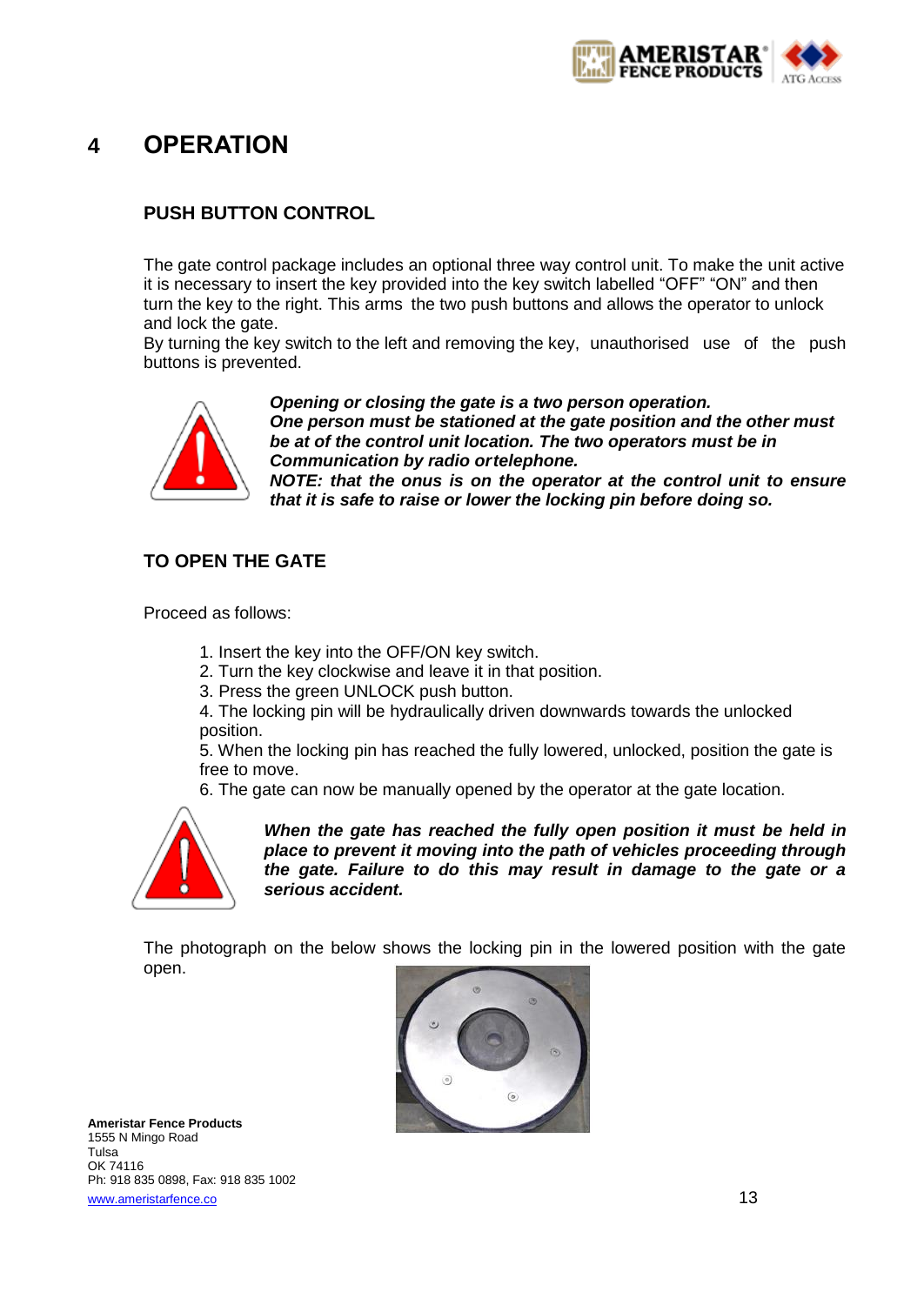

# <span id="page-13-0"></span>**TO CLOSE THE GATE**

Proceed as follows:

1. Move the gate to the closed position.

2. Ensure that the gate is correctly aligned with the locking post. *Failure to align the gate and post correctly will cause damage to the gate when locking.* 

3. Inform the operator at the remote location that it is safe to lock the gate.

4. Insert the key into the OFF/ON key switch.

5. Turn the key clockwise and leave it in that position.

6. Press the red LOCK push button.

7. The locking pin will be hydraulically driven upwards towards the locked position.

The photograph on the right shows the locking pin in the raised position but with the gate open. This is shown as an aid to understanding how the substantial mechanism, normally hidden within the gate post, is operated.



# <span id="page-13-1"></span>**VEHICLE SPEED CAUTIONS**

## **Caution**

Excessive vehicle speeds can cause premature Cityscape Gate wear and/or dangerous driving conditions.

Vehicle speed over Cityscape Gates shall not exceed 15 mph. Exceeding the speed limit can cause premature Cityscape Gate System wear and/or dangerous driving conditions. Post speed limit signage as appropriate by site conditions.

# <span id="page-13-2"></span>**OPERATIONAL SAFETY**

When giving a verbal instruction to a person who is to be given authority to proceed through a Cityscape Gate system it is imperative that a clear, short and concise message is given in order to ensure safe passage for that person and vehicle. Whilst it may be argued that this is common sense it will remove any doubts or ambiguities from the situation.

When operating the system it is important that a sufficiently large safety zone is established to ensure that if the Cityscape Gates are to be raised then any vehicle or pedestrian will not be affected by the Cityscape Gates movement.



*It is Important to be aware that the automatic Cityscape Gate system does not have any safety devices installed to prevent the Cityscape Gates closing on a vehicle. The onus is on the operator at the control location to ensure that before raising the Cityscape*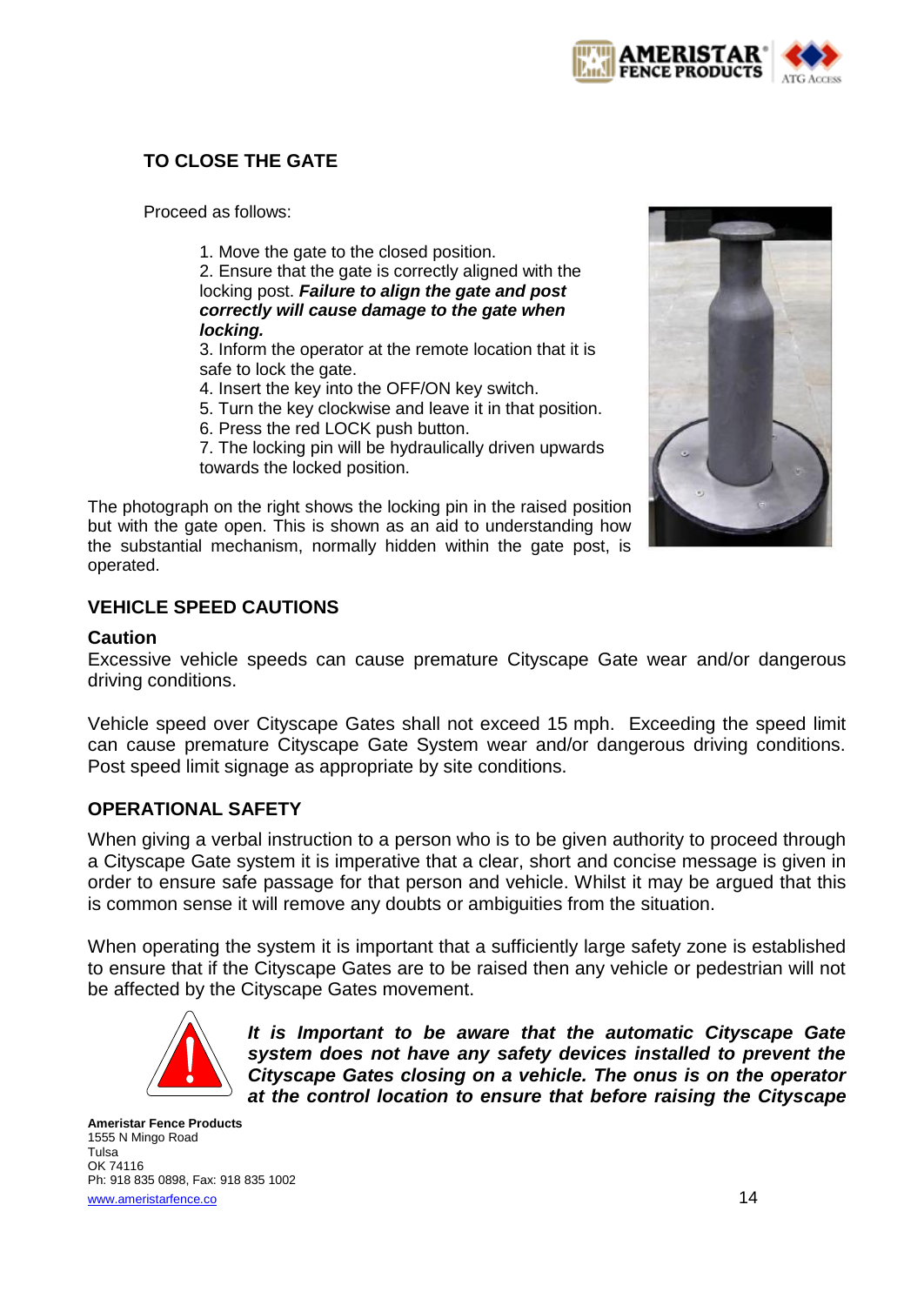

## *Gates it is ascertained that it is safe to do so.*

The operator must be sure that:-

- 1. There are no vehicles parked over any opened Cityscape Gates,
- 2. There are no moving vehicles likely to approach any of the Cityscape Gates.
- 3. There are no pedestrians in the vicinity.
- 4. There are no obstructions likely to restrict or prevent Cityscape Gate movement.

**Ameristar Fence Products** 1555 N Mingo Road Tulsa OK 74116 Ph: 918 835 0898, Fax: 918 835 1002 [www.ameristarfence.co](http://www.ameristarfence.co/) and the state of the state of the state of the state of the state of the state of the state of the state of the state of the state of the state of the state of the state of the state of the state of t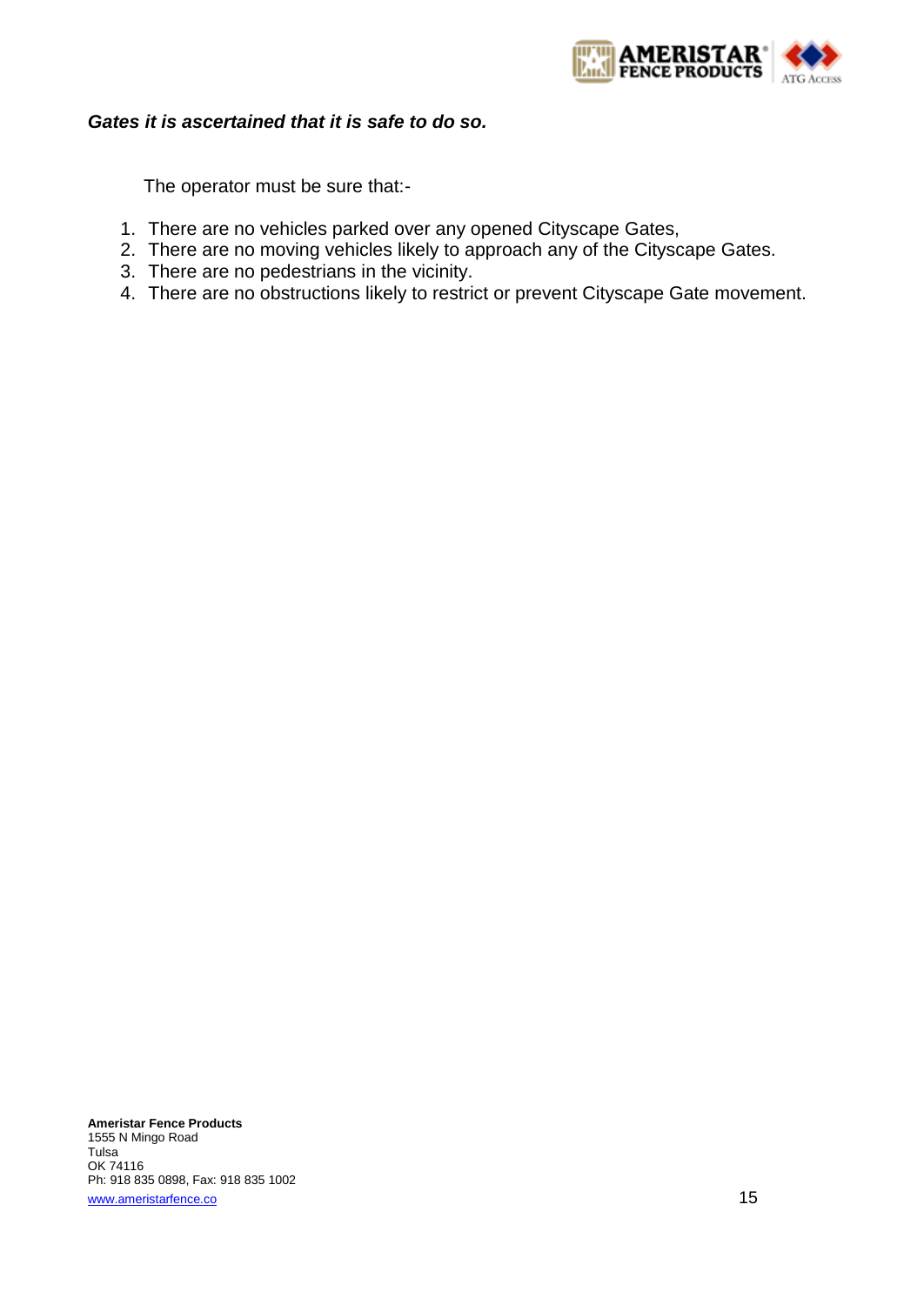

# <span id="page-15-0"></span>**5 MAINTENANCE**

# <span id="page-15-1"></span>**OWNER/OPERATOR RESPONSIBILITIES**

The Owner/Operator is responsible for performing the following during operation, service and/or maintenance of the equipment:

- 1. The Owner/Operator shall properly maintain service and repair equipment, and keep records of all work. Maintenance shall be performed at scheduled intervals.
- 2. Maintenance, service and/or repair of equipment shall be performed by trained and experienced Service Technicians only, familiar with the equipment specific requirements, ratings and limitations.
- 3. Operators and/or Service Technicians shall be properly trained in the use and operation of the equipment.
- 4. Equipment or components which have failed, are malfunctioning, are improperly adjusted, are worn or in disrepair, shall be repaired prior to resuming operation.
- 5. Equipment in a malfunctioning or unsafe condition shall not be operated.
- 6. All components requiring replacement shall be replaced with identical components, including, but not limited to materials and seals. If substitution of a component is required, the Owner/Operator shall verify that the substitution is acceptable with Ameristar prior to use.
- 7. All equipment shall be used within component and equipment ratings and acceptable limits.

# <span id="page-15-2"></span>**WEEKLY CHECKS**

- Check that the locking pin is moving up and down freely.
- Check that the oil tank on the pump is topped up to the correct level.

#### *NOTE: that the tank should be full only when the locking pin is lowered. When the locking pin is raised some of the oil will have been transferred to the ram cylinder reducing the level in the tank.*

*The requirement for excessive amounts of oil indicates a leak somewhere in the system and this should be investigated. In any case the hydraulic connections and hoses should be routinely checked whenever the opportunity to do so arises, e.g. during the weekly inspection and when servicing.* 

# <span id="page-15-3"></span>**SIX MONTHLY CLEANING**

- The cartridge must be fully removed in order for adequate cleaning to take place. The instructions in this document detailing how to remove and replace the cartridge must be strictly adhered to.
- With the cartridge removed, the inside of the housing should be inspected and any debris should be removed.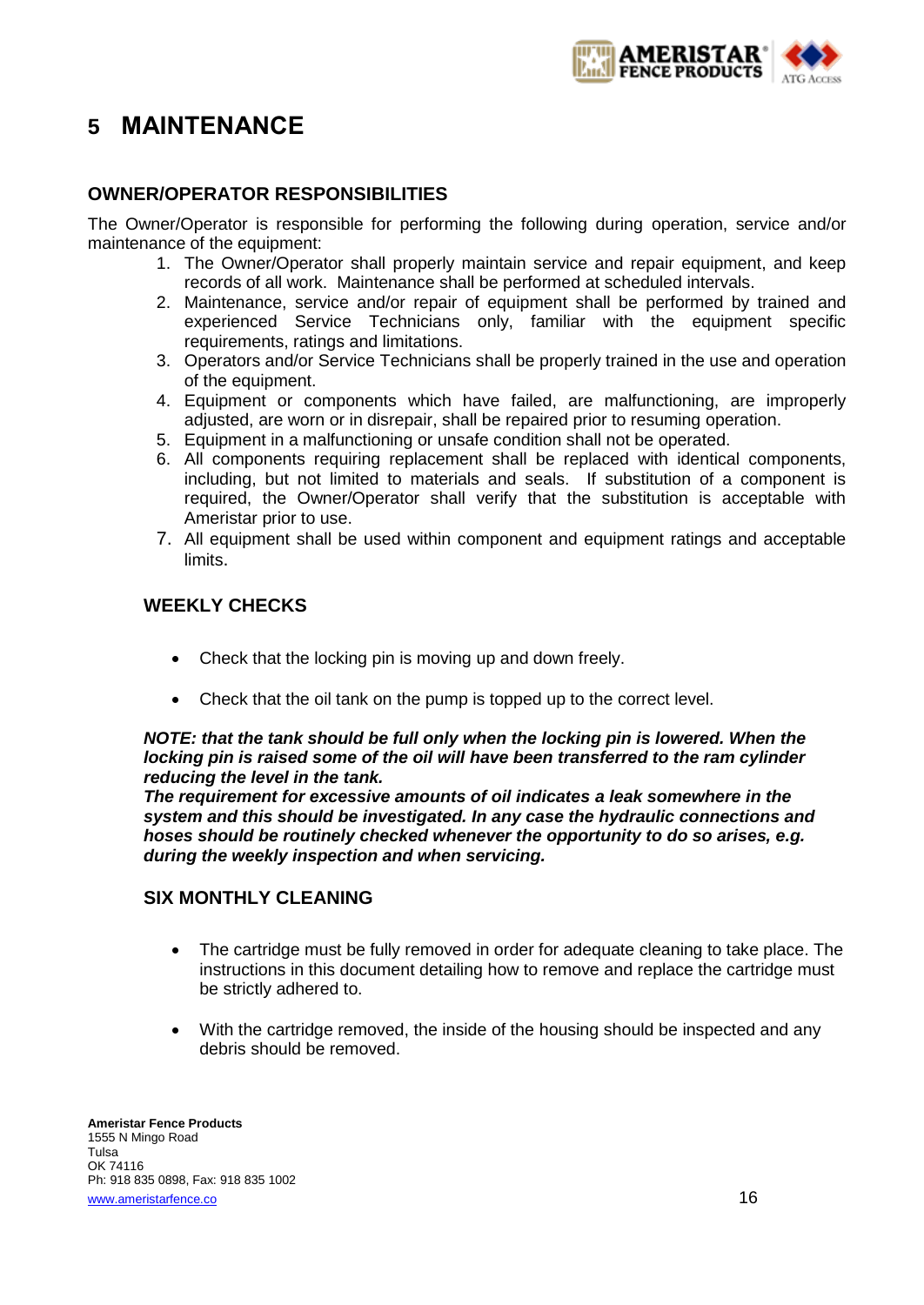

- The preferred method of cleaning the casing is to remove any debris by hand using a long handled scoop or other suitable tool. The use of a water pressure jet for this task is not recommended.
- Before replacing the cartridge in the casing the hydraulic and electrical connections should be cleaned. The hydraulic connectors on the ends of the fixed pipes should be wiped clean to remove any water or dirt. This will ensure that a good connection will be made when the hoses are re-connected and that corrosion is minimised.



*The cartridge should not be replaced if there are more than 1/8" (3mm) of water in the bottom of the casing. The bottom of the casing should be made as dry as possible.*

# <span id="page-16-0"></span>**LEVEL ADJUSTMENT**

At the locking end of the gate there should be a small amount of clearance between the bottom of the gate beam and the top of the locking pin post.

This should be checked regularly and the gate beam adjusted if necessary to maintain a clearance gap of not more than 1/8" (3mm).

To adjust the clearance gap proceed as follows:

1. Unlock the gate so that the locking pin is in the fully lowered position and the gate is free to move.

2. Remove the three retaining screws "A" and lift off the top lid at the pivoting end of the gate beam. (See photograph on right)

3. Ensure the gate is in the fully closed position.

4. Carefully take the weight of the gate beam at the locking pin end with suitable lifting tackle.

5. Place a piece of packing, not more than 1/8" (3mm) thick, under the gate beam at the locking pin end and lower the gate beam on to it. 6. The four 5/8" screws "C" and "E", shown in the photograph on the right, are adjusted to alter the clearance gap at the locking end of the gate beam.

7. Loosen the four locking nuts, "B" and "D".

8. To increase the clearance gap tighten screws "C" and loosen screws "E".

9. To decrease the clearance gap tighten screws "E" and loosen screws "C".

*Do not use the screws to actually lift and lower the gate beam. Use only sufficient tightness against the vertical metal plates to hold the beam in the required position while the packing is in place.* 

10. Re-tighten the four locking nuts, "C" and "E"

11. Release the gate beam from the lifting tackle and allow it to settle back into position.

12. Check the clearance under the gate beam at the locking pin end

and repeat the above procedure if necessary so that the gate swings freely with a gap of no more than 1/8" (3mm).



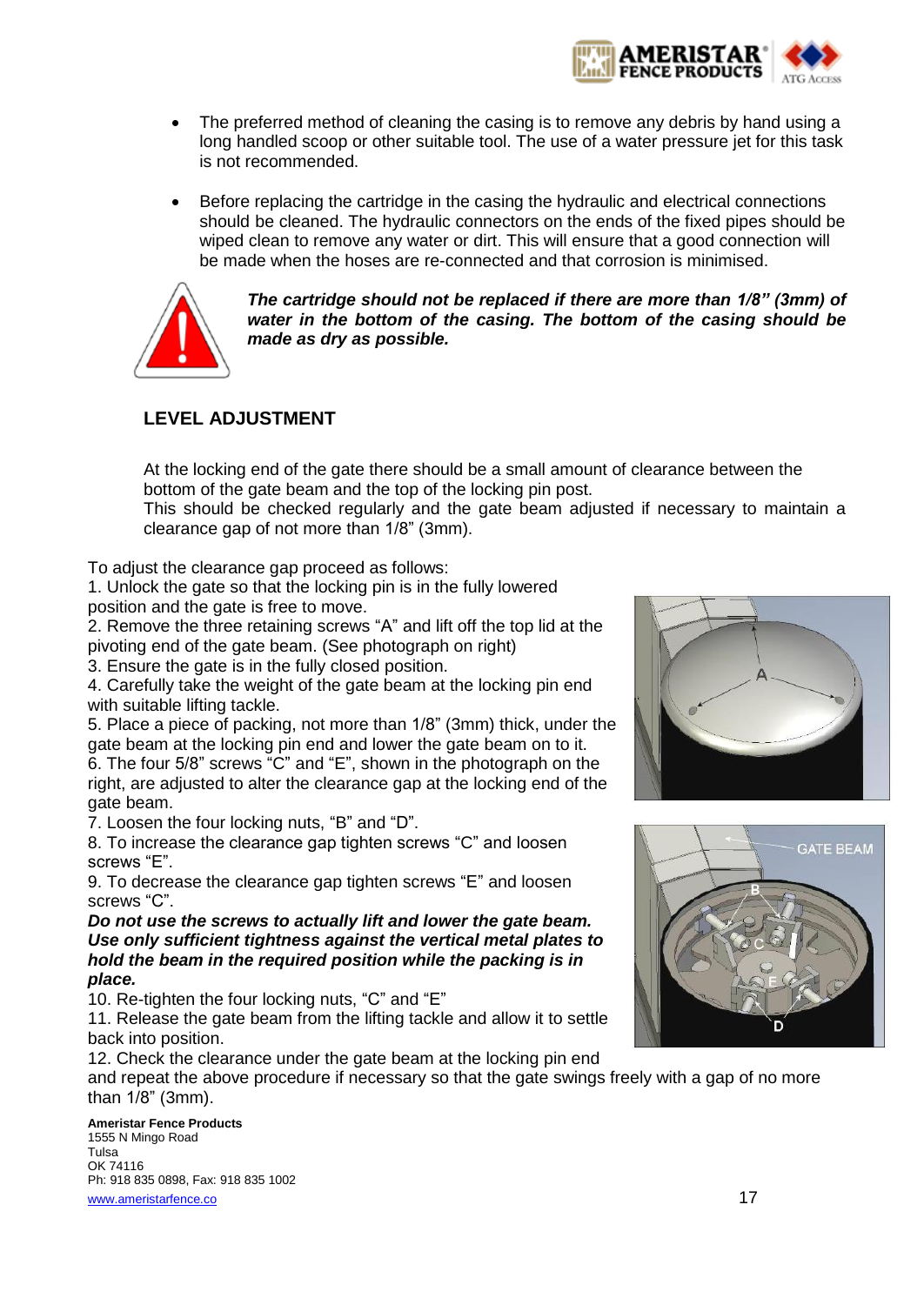# <span id="page-17-0"></span>**LOCKING PIN POSITION SENSING**

The position of the locking pin is detected by two photocells located within the cartridge of the hydraulic operator.

One photocell detects when the locking pin is in the fully raised position. The other photocell detects when the locking pin is in the fully lowered position.

In the diagram on the right the two photocell viewing locations are shown as red triangles.

If a photocell fault occurs it will be necessary to remove the hydraulic cartridge in order to clean or replace the photocell.

The photograph at bottom right shows the type of photocell fitted. For reference the Ameristar part number for the photocell is 15652.

A special connecting lead is also used and must be replaced if necessary with the correct Ameristar part number 15653.

#### **To gain access to the photocells.**

In order to gain access to the photocells it is necessary to remove the complete hydraulic cartridge from within the outer casing. This is a two stage process which requires lifting equipment.

The process is as follows:

- 1. Remove the Flange and Sleeve
- 2. Remove Cartridge

These procedures are described in the following pages.

# <span id="page-17-1"></span>**TO REMOVE THE FLANGE AND SLEEVE**

*The sleeve is very heavy and weighs in excess of 50kg. It must be lifted with appropriate lifting equipment.* 

#### Proceed as follows:

- 1. Remove the 6 countersunk screws that secure the flange and sleeve.
- 2. Lift off the flange
- 3. Screw two ½" lifting eyes into the sleeve.
- 4. Feed a short spreader bar through the two eyes and secure with nuts
- to prevent it sliding out
- 5. Lift the sleeve clear of the fixed post casing using the lifting equipment







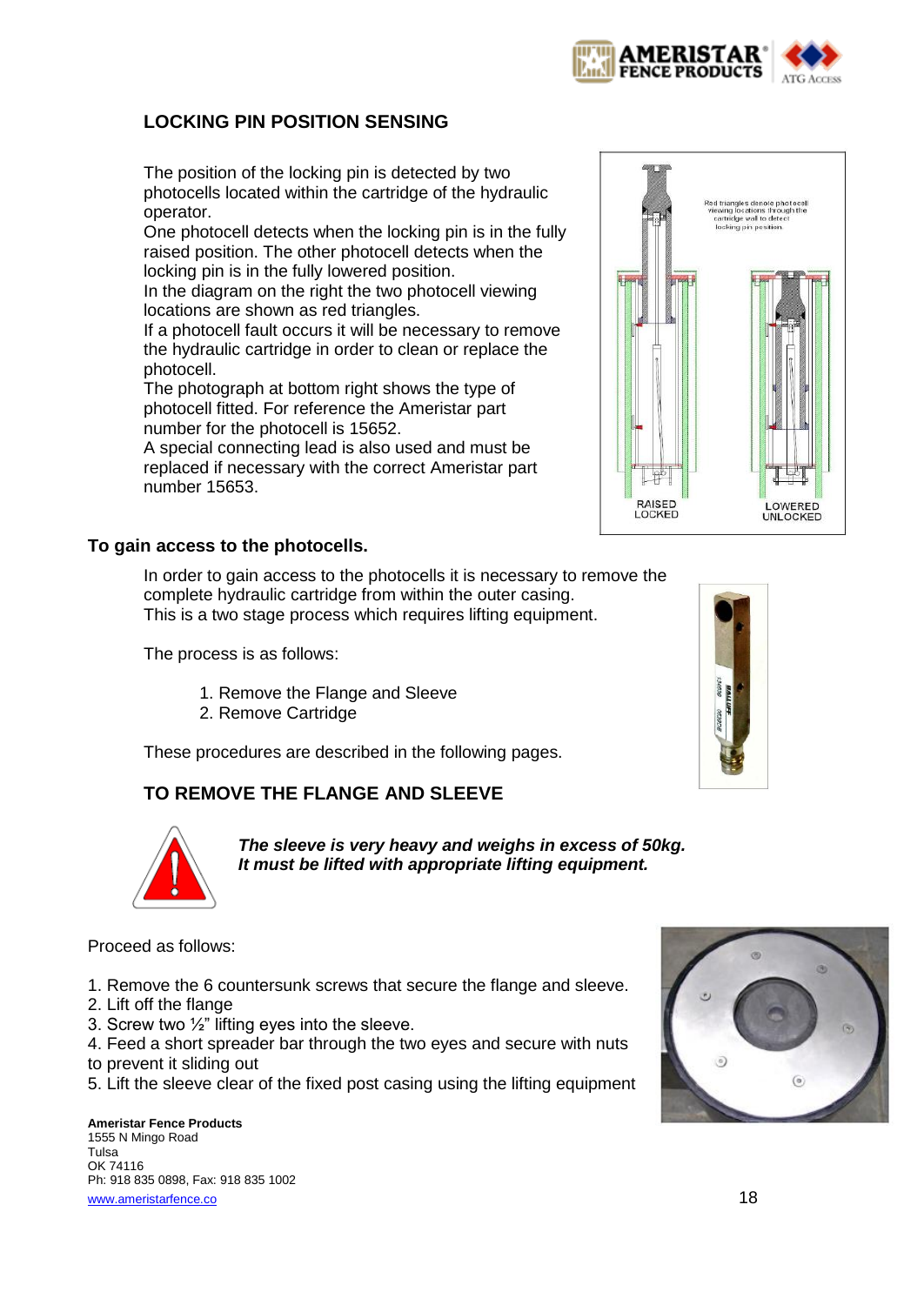

# <span id="page-18-0"></span>**TO REMOVE THE CARTRIDGE**



*This item is very heavy and must be lifted with appropriate lifting equipment. A special lifting bar must be used which is shown in the photograph on the right.* 



The lifting bar is secured to the top of the slide tube by two bolts. A sling can then be passed through the ring so that the weight can be supported by suitable lifting equipment.

- 1. Remove the six countersunk 5/8" bolts.
- 2. Remove the stainless steel disk.
- 3. Attach the lifting frame using two bolts.
- 4. Locate and open the chamber that contains the slack for the hoses and cables.

5*.* Lift the cartridge clear of the fixed post tube using the lifting equipment taking care not to damage the cables.

*It will be necessary to feed some slack for the hoses and cables.* 

# <span id="page-18-1"></span>**TO REFIT THE CARTRIDGE**

1. Lower the cartridge into the fixed post keeping the hoses tight and taking care to avoid cable damage.

- 2. Fit the stainless steel disk.
- 3. Refit the six countersunk M16 bolts.
- 4. Remove the lifting frame.

# <span id="page-18-2"></span>**TO REFIT THE SLEEVE**

1. Lower the cartridge into the fixed post keeping the hoses tight and taking care to avoid cable damage.

- 2. Fit the stainless steel disk.
- 3. Refit the six countersunk 5/8" bolts.
- 4. Remove the lifting frame.